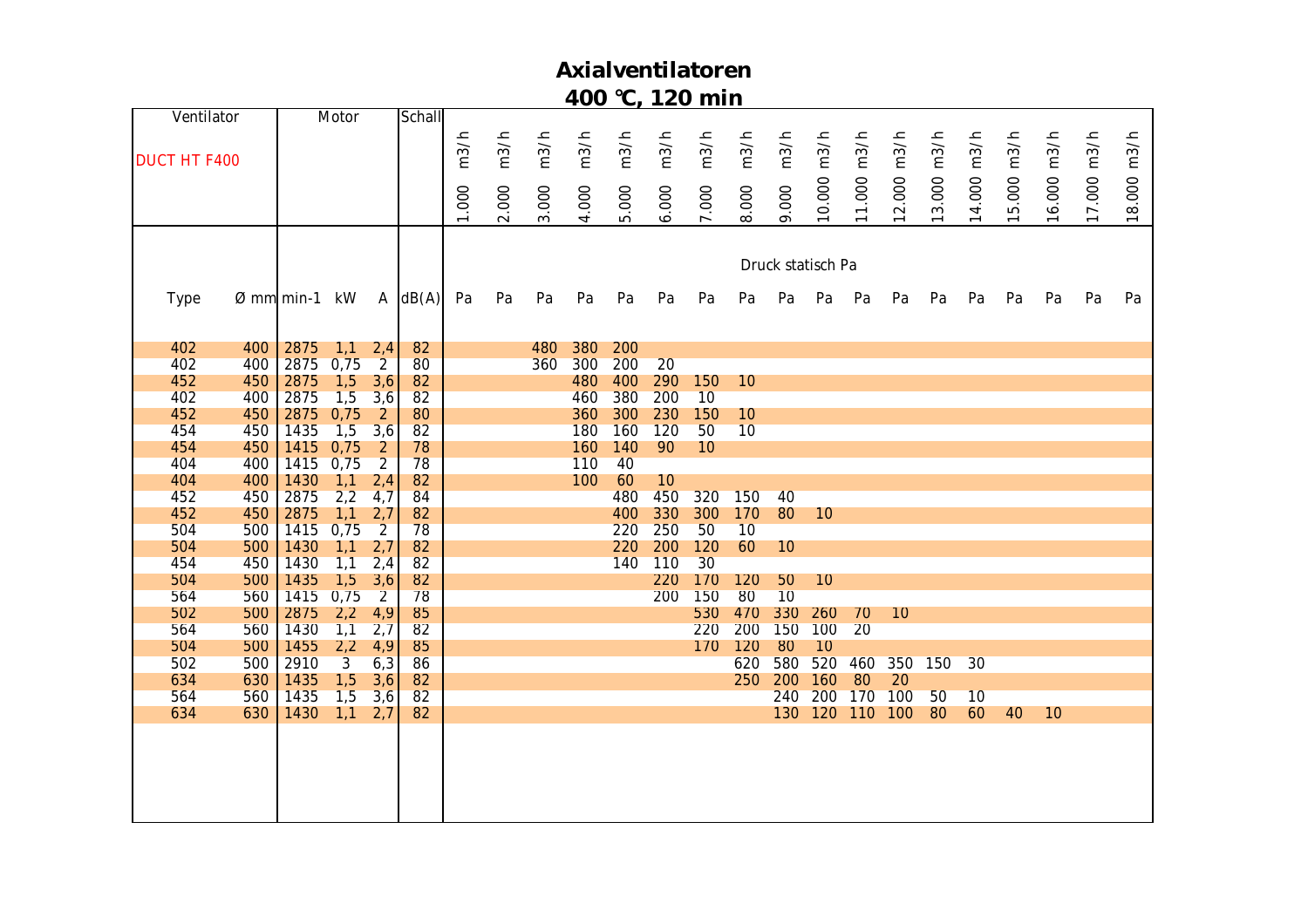| 502<br>500<br>804<br>800<br>634<br>630<br>562<br>560<br>502<br>500<br>714<br>710<br>714<br>710<br>634<br>630<br>714<br>710<br>804<br>800 |      |                |                |                |      |      |                |                |      | 1006<br>1000 | 634<br>630 | 564<br>560   | 560<br>564 | 714<br>710 | 562<br>560 | 502<br>500     | 562<br>560            | 714<br>710 | <b>Type</b>            |                   |             | <b>DUCT HT F400</b> | Ventilator |
|------------------------------------------------------------------------------------------------------------------------------------------|------|----------------|----------------|----------------|------|------|----------------|----------------|------|--------------|------------|--------------|------------|------------|------------|----------------|-----------------------|------------|------------------------|-------------------|-------------|---------------------|------------|
| 1455                                                                                                                                     | 1455 | 1455           | 1455           | 1455           | 2940 | 2940 | 1455           | 1455           | 2940 | 960          | 1455       | 1455         | 1455       | 1435       | 2940       | 2910           | 2940                  | 1455       | $\varnothing$ mm min-1 |                   |             |                     |            |
| $\overline{4}$                                                                                                                           | 5,5  | $\overline{4}$ | $\overline{3}$ | $\overline{4}$ | 7,5  | 5,5  | $\overline{3}$ | $\mathfrak{Z}$ | 5,5  | 1,5          | 2,2        | $\mathbf{3}$ | 1,5<br>2,2 |            | 7,5        | $\overline{4}$ | 2,2<br>$\overline{4}$ |            | kW                     |                   |             |                     | Motor      |
| 8,6                                                                                                                                      | 11   | 8,6            | 6,3            | 8,6            | 15   | 11   | 6,3            | 6,3            | 11   | 3,8          | 4,9        | 6,4          | 3,6<br>4,9 |            | 15         | 8,6            | 4,9<br>8,6            |            | $\mathsf{A}$           |                   |             |                     |            |
| 88                                                                                                                                       | 89   | 88             | 86             | 88             | 91   | 89   | 86             | 86             | 89   | 80           | 85         | 86           | 85         | 82         | 92         | 87             | 87                    | 82         | dB(A)                  |                   |             |                     | Schall     |
|                                                                                                                                          |      |                |                |                |      |      |                |                |      |              |            |              |            |            |            |                |                       |            | Pa                     |                   | 1.000       | m3/h                |            |
|                                                                                                                                          |      |                |                |                |      |      |                |                |      |              |            |              |            |            |            |                |                       |            | Pa                     |                   | 2.000       | m3/h                |            |
|                                                                                                                                          |      |                |                |                |      |      |                |                |      |              |            |              |            |            |            |                |                       |            | Pa                     |                   | 3.000       | m3/h                |            |
|                                                                                                                                          |      |                |                |                |      |      |                |                |      |              |            |              |            |            |            |                |                       |            | Pa                     |                   | 4.000       | m3/h                |            |
|                                                                                                                                          |      |                |                |                |      |      |                |                |      |              |            |              |            |            |            |                |                       |            | Pa                     |                   | 5.000       | m3/h                |            |
|                                                                                                                                          |      |                |                |                |      |      |                |                |      |              |            |              |            |            |            |                |                       |            | Pa                     |                   | 6.000       | m3/h                |            |
|                                                                                                                                          |      |                |                |                |      |      |                |                |      |              |            |              |            |            |            |                |                       |            | Pa                     |                   | 7.000       | m3/h                |            |
|                                                                                                                                          |      |                |                |                |      |      |                |                |      |              |            |              |            |            |            |                |                       |            | Pa                     |                   | 8.000       | m3/h                |            |
|                                                                                                                                          |      |                |                |                |      |      |                |                |      |              |            |              |            |            |            |                |                       |            | Pa                     | Druck statisch Pa | 9.000       | m3/h                |            |
|                                                                                                                                          |      |                |                |                |      |      |                |                |      |              |            |              |            |            |            | 600            | 650                   | 300        | Pa                     |                   | 10.000      | m3/h                |            |
|                                                                                                                                          |      |                |                |                |      |      |                |                |      |              |            |              | 200        | 280        | 800        | 560            | 580                   | 270        | Pa                     |                   | 11.000 m3/h |                     |            |
|                                                                                                                                          |      |                |                |                |      |      |                |                |      |              | 290        | 200 180      | 180        | 200        |            |                | 470                   | 200        | Pa                     |                   | 2.000       | m3/h                |            |
|                                                                                                                                          |      |                |                |                |      |      | 300            | 310            | 520  | 160 150      | 250        | 160          | 120        | 170        | 760 700    | 500 400        | 350                   | 120        | Pa                     |                   |             | 3.000 m3/h          |            |
|                                                                                                                                          |      |                |                |                | 520  | 700  | 260            | 290            | 480  | 140          | 200        | 120          | 60         | 120        | 550        | 220            | 280                   | 80         | Pa                     |                   | 14.000 m3/h |                     |            |
|                                                                                                                                          |      | 280            | 300            | 360            | 500  | 600  | 240            | 250            | 420  | 120          | 160        | 70           | 10         | 80         | 380        | 170            | 200                   | 20         | Pa                     |                   | 15.000      | m3/h                |            |
|                                                                                                                                          | 400  | 250            | 250            | 330            | 450  | 500  | 220            | 200            | 320  | 100          | 80         | 30           |            | 20         | 230        | 40             | 60                    |            | Pa                     |                   | 16.000 m3/h |                     |            |
| 380                                                                                                                                      | 380  | 210            | 200            | 300            | 340  | 400  | 200            | 150            | 160  | 80           | 20         |              |            |            | 20         |                |                       |            | Pa                     |                   |             | 7.000 m3/h          |            |
| 370                                                                                                                                      | 350  | 180            | 150            | 290            | 250  | 320  | 160            | 100            | 50   | 60           |            |              |            |            |            |                |                       |            | Pa                     |                   | 18.000 m3/h |                     |            |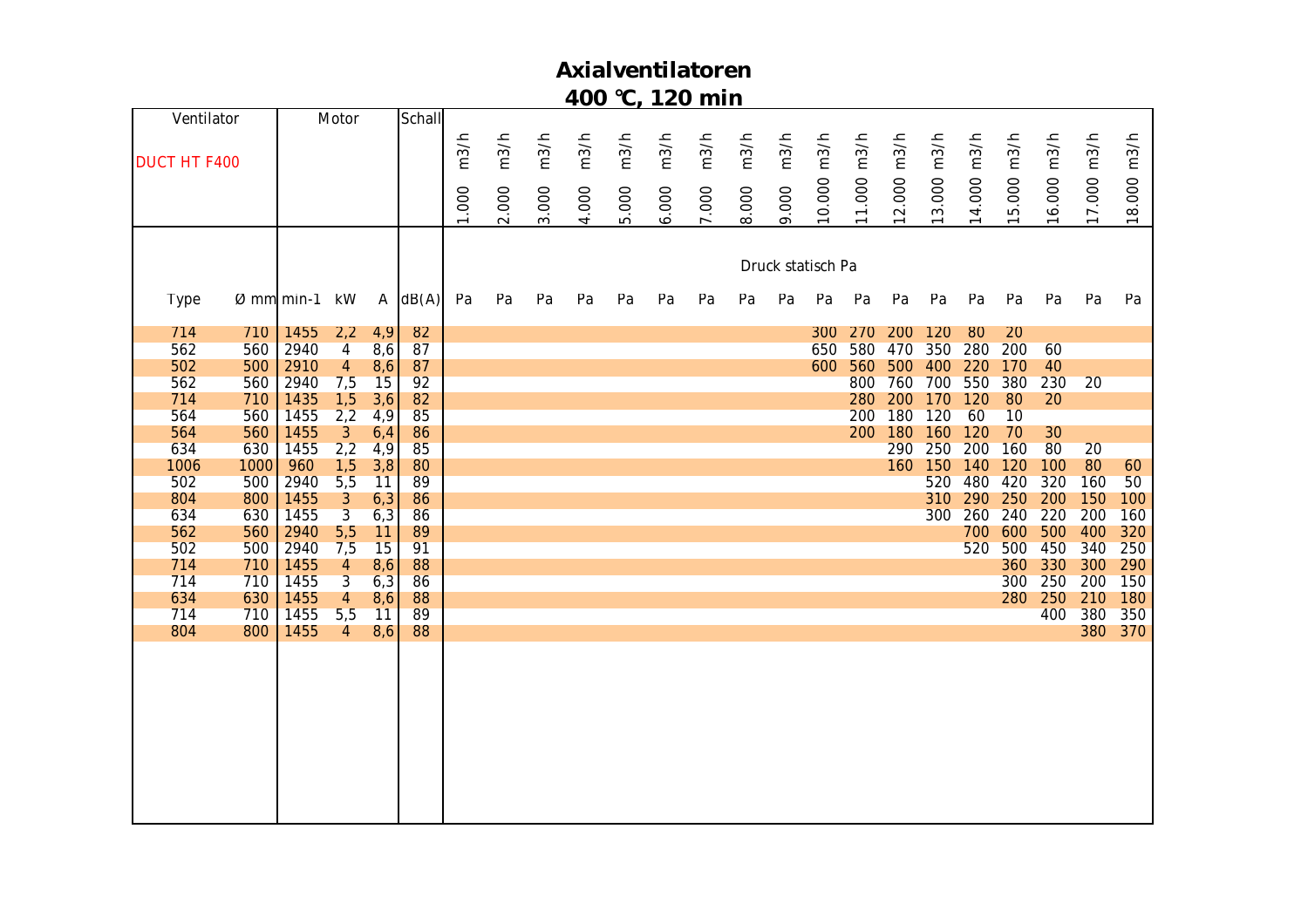|                     | Ventilator |                         | Motor          |              | Schall |            |        |        |        |        |        |        |        |                   |        |        |        |        |        |        |        |        |             |
|---------------------|------------|-------------------------|----------------|--------------|--------|------------|--------|--------|--------|--------|--------|--------|--------|-------------------|--------|--------|--------|--------|--------|--------|--------|--------|-------------|
|                     |            |                         |                |              |        |            |        |        |        |        |        |        |        |                   |        |        |        |        |        |        |        |        |             |
| <b>DUCT HT F400</b> |            |                         |                |              |        | 9.000 m3/h | m3/h   | m3/h   | m3/h   | m3/h   | m3/h   | m3/h   | m3/h   |                   | m3/h   | m3/h   | m3/h   | m3/h   | m3/h   | m3/h   | m3/h   | m3/h   |             |
|                     |            |                         |                |              |        |            |        |        |        |        |        |        |        |                   |        |        |        |        |        |        |        |        |             |
|                     |            |                         |                |              |        |            |        |        |        |        |        |        |        |                   |        |        |        |        |        |        |        |        |             |
|                     |            |                         |                |              |        |            | 20.000 | 21.000 | 22.000 | 23.000 | 24.000 | 25.000 | 26.000 | 27.000 m3/h       | 28.000 | 29.000 | 30.000 | 31.000 | 32.000 | 33.000 | 34.000 | 35.000 | 36.000 m3/h |
|                     |            |                         |                |              |        |            |        |        |        |        |        |        |        |                   |        |        |        |        |        |        |        |        |             |
|                     |            |                         |                |              |        |            |        |        |        |        |        |        |        |                   |        |        |        |        |        |        |        |        |             |
|                     |            |                         |                |              |        |            |        |        |        |        |        |        |        | Druck statisch Pa |        |        |        |        |        |        |        |        |             |
|                     |            |                         |                |              |        |            |        |        |        |        |        |        |        |                   |        |        |        |        |        |        |        |        |             |
| <b>Type</b>         |            | $\varnothing$ mml min-1 | kW             | $\mathsf{A}$ | dB(A)  | Pa         | Pa     | Pa     | Pa     | Pa     | Pa     | Pa     | Pa     | Pa                | Pa     | Pa     | Pa     | Pa     | Pa     | Pa     | Pa     | Pa     | Pa          |
| 714                 | 710        | 1455                    | 5,5            | 11           | 89     | 360        | 330    | 310    | 280    | 250    | 230    | 190    | 130    | 100               | 50     | 20     |        |        |        |        |        |        |             |
| 804                 | 800        | 1455                    | $\overline{4}$ | 8,6          | 88     | 330        | 320    | 290    | 270    | 220    | 180    | 120    | 80     | 40                | 10     |        |        |        |        |        |        |        |             |
| 714                 | 710        | 1455                    | $\overline{4}$ | 8,6          | 88     | 250        | 230    | 150    | 100    | 70     | 30     | 10     |        |                   |        |        |        |        |        |        |        |        |             |
| 562                 | 560        | 2940                    | 5,5            | 11           | 90     | 190        | 150    | 20     |        |        |        |        |        |                   |        |        |        |        |        |        |        |        |             |
| 1006                | 1000       | 960                     | 2,2            | 5,4          | 82     | 180        | 160    | 140    | 120    | 100    | 80     | 60     | 40     | 20                | 10     |        |        |        |        |        |        |        |             |
| 906                 | 900        | 960                     | 1,5            | 3,8          | 80     | 130        | 120    | 100    | 90     | 60     | 20     | 10     |        |                   |        |        |        |        |        |        |        |        |             |
| 634                 | 630        | 1455                    | $\overline{4}$ | 8,6          | 88     | 120        | 80     | 50     | 10     |        |        |        |        |                   |        |        |        |        |        |        |        |        |             |
| 502                 | 500        | 2940                    | 7,5            | 15           | 91     | 120        | 30     |        |        |        |        |        |        |                   |        |        |        |        |        |        |        |        |             |
| 714                 | 710        | 1455                    | 3              | 6,4          | 86     | 100        | 40     | 10     |        |        |        |        |        |                   |        |        |        |        |        |        |        |        |             |
| 634                 | 630        | 1455                    | $\overline{3}$ | 6,3          | 86     | 50         | 10     |        |        |        |        |        |        |                   |        |        |        |        |        |        |        |        |             |
| 804                 | 800        | 1455                    | $\overline{3}$ | 6,4          | 86     | 40         | 10     |        |        |        |        |        |        |                   |        |        |        |        |        |        |        |        |             |
| 804                 | 800        | 1455                    | 5,5            | 11           | 89     |            |        | 400    | 380    | 370    | 340    | 310    | 280    | 240               | 200    | 150    | 110    | 70     | 30     | 10     |        |        |             |
| 906                 | 900        | 960                     | 2,2            | 5,4          | 82     |            |        | 160    | 150    | 130    | 100    | 90     | 60     | 40                | 30     | 20     | 10     |        |        |        |        |        |             |
| 1126                | 1120       | 945                     | $\overline{3}$ | 6,3          | 84     |            |        |        | 210    | 200    | 180    | 160    | 150    | 140               | 120    | 100    | 80     | 60     | 30     | 20     | 10     |        |             |
| 1004                | 1000       | 1455                    | 5,5            | 11           | 89     |            |        |        |        | 400    | 380    | 330    | 300    | 260               | 200    | 150    | 120    | 70     | 30     | 10     |        |        |             |
| 804                 | 800        | 1455                    | 7,5            | 15           | 90     |            |        |        |        |        | 430    | 420    | 400    | 370               | 340    | 310    | 300    | 250    | 220    | 200    | 140    | 100    | 30          |
| 1006                | 1000       | 945                     | $\mathfrak{Z}$ | 6,3          | 84     |            |        |        |        |        | 190    | 180    | 170    | 150               | 130    | 100    | 70     | 50     | 30     | 20     | 10     |        |             |
| 906                 | 900        | 945                     | $\overline{3}$ | 6,3          | 84     |            |        |        |        |        | 160    | 150    | 140    | 120               | 110    | 80     | 70     | 60     | 40     | 30     | 10     |        |             |
| 904                 | 900        | 1455                    | 5,5            | 11           | 89     |            |        |        |        |        |        | 360    | 340    | 320               | 300    | 250    | 220    | 180    | 120    | 100    | 80     | 30     | 10          |
| 906                 | 900        | 945                     | $\overline{4}$ | 9,1          | 85     |            |        |        |        |        |        |        |        | 150               | 140    | 130    | 120    | 100    | 80     | 70     | 50     | 30     | 20          |
| 1126                | 1120       | 950                     | 4              | 9,1          | 86     |            |        |        |        |        |        |        |        |                   | 250    | 240    | 230    | 210    | 190    | 170    | 140    | 120    | 100         |
| 1004                | 1000       | 1455                    | 7,5            | 15           | 90     |            |        |        |        |        |        |        |        |                   |        |        | 450    | 420    | 400    | 370    | 330    | 270    | 260         |
| 904                 | 900        | 1455                    | 7,5            | 15           | 90     |            |        |        |        |        |        |        |        |                   |        |        | 400    | 360    | 350    | 300    | 270    | 250    | 220         |
| 906                 | 900        | 950                     | 5,5            | 13           | 87     |            |        |        |        |        |        |        |        |                   |        |        | 220    | 210    | 200    | 190    | 180    | 160    | 150         |
| 1006                | 1000       | 945                     | $\overline{4}$ | 9,1          | 85     |            |        |        |        |        |        |        |        |                   |        |        | 200    | 180    | 170    | 150    | 120    | 100    | 70          |
| 1004                | 1000       | 1455                    | 11             | 23           | 92     |            |        |        |        |        |        |        |        |                   |        |        |        | 500    | 490    | 470    | 430    | 400    | 390         |
| 1006                | 1000       | 950                     | 5,5            | 13           | 86     |            |        |        |        |        |        |        |        |                   |        |        |        | 230    | 220    | 200    | 180    | 160    | 150         |
|                     |            |                         |                |              |        |            |        |        |        |        |        |        |        |                   |        |        |        |        |        |        |        |        |             |
|                     |            |                         |                |              |        |            |        |        |        |        |        |        |        |                   |        |        |        |        |        |        |        |        |             |
|                     |            |                         |                |              |        |            |        |        |        |        |        |        |        |                   |        |        |        |        |        |        |        |        |             |